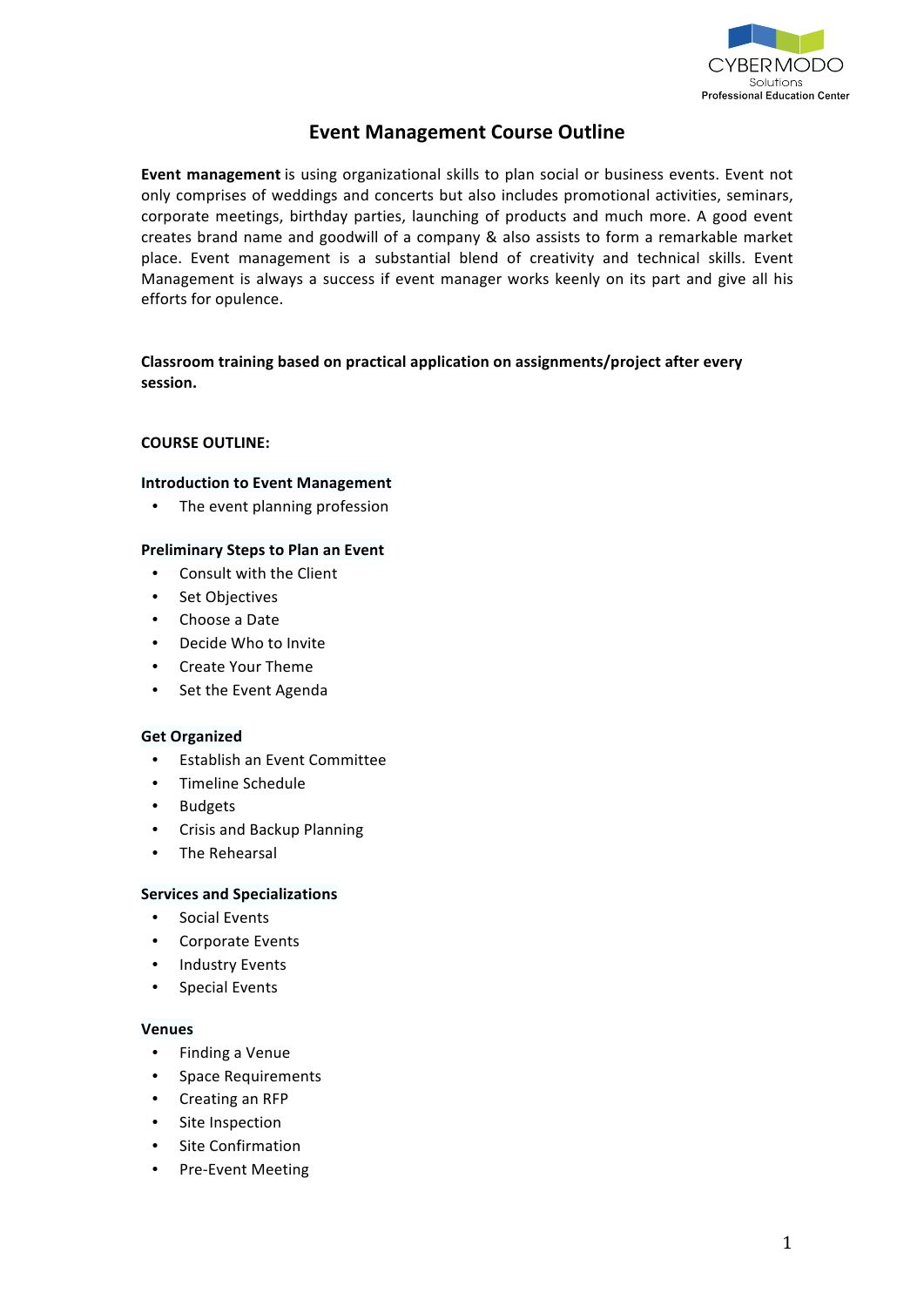

# **Marketing**

- Advertising
- **Publicity**
- Sponsorships

#### **Vendors**

- Types of Vendors
- How to Find Vendors
- Choosing Vendors
- Vendor Contracts
- Tips for Specific Types of Vendors
- Coordination with the Suppliers

#### **Event Day**

- The day of the event
- After the Event / Event Evaluations

#### **Preparing for Your Career**

- Skills
- Interpersonal Skills
- Organizational Ability
- Creativity
- Persistence

#### **Starting Your Own Business**

- Getting Started
- Creating a Business Plan
- Choosing a Business Name
- Legal Matters / Insurance
- Setting Up Your Business
- Location
- Equipment and Supplies
- Employees and Contractors
- Differences Between Employees and Contractors
- Tips for Working with Contractors
- Financial Matters
- Start-Up Funding
- Keeping Track of Your Finances
- Setting Your Fees
- **Getting Paid**